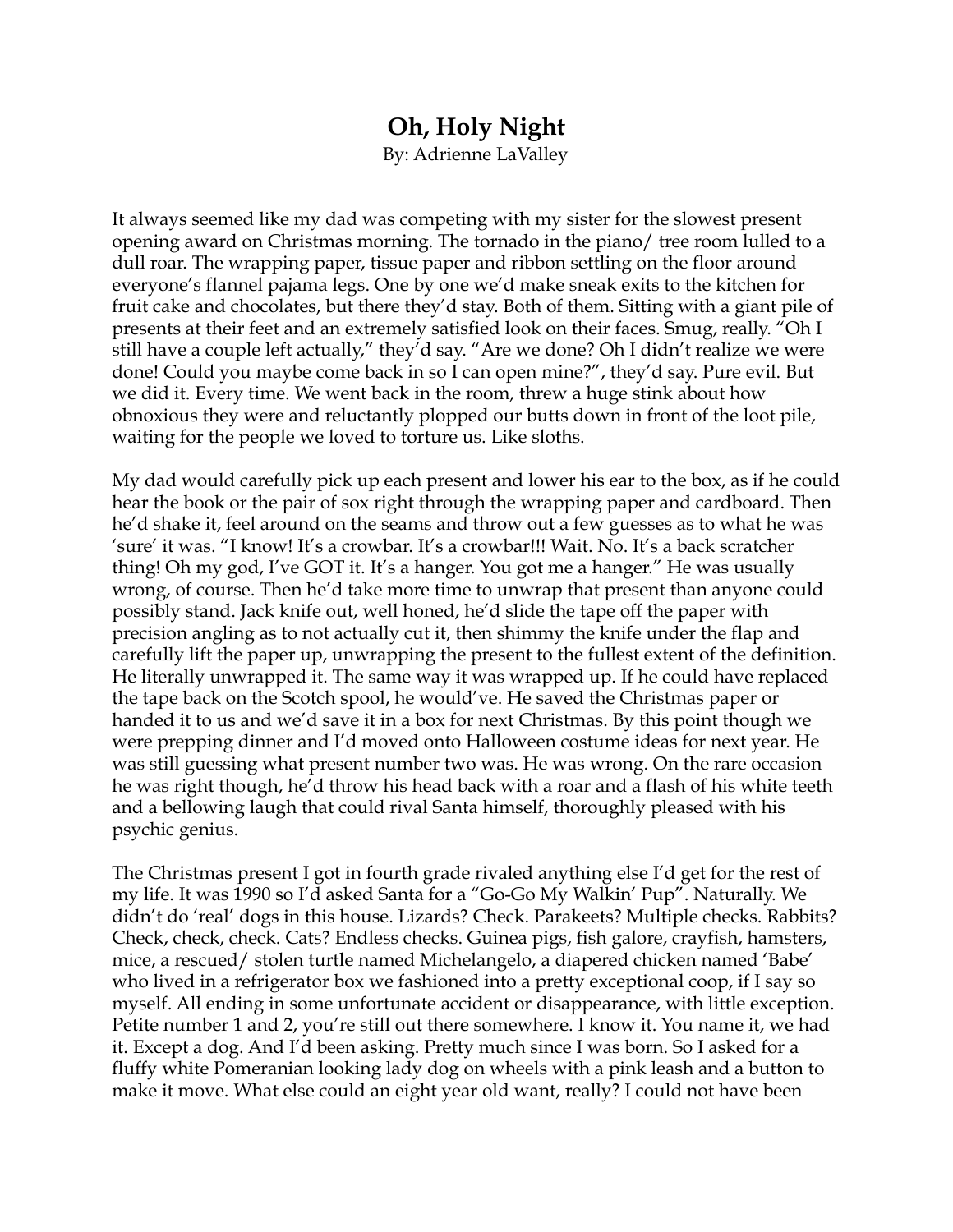more excited. I'd also received a fuchsia blazer with black trimmings and my initials monogramed in calligraphy on the breast pocket. And a black fedora. I was killing it. KILLING it. The fedora sat perfectly on my bowl haircut my dad may or may not have done himself with a Flobee. I believe emphatically everything was downhill from that moment in time. There's a picture of me adorned head to toe in my Christmas loot and the pride on my face is palpable. What I didn't realize then was that I was foreshadowing my existence as the crazy lady in a fedora and pink blazer, walking her tiny white Pomeranian down Park Avenue shouting "You're such a good girl Celeste, such a good girl, mommy loves you".

Christmas was this weird, sacred thing in our house. It always seemed like no matter how much trauma went down prior to December 24th, we'd set it aside for exactly two days. Dad told one of the children that they were a large factor in his unhappiness? Didn't matter. Dad got us kicked out of some sports program because he had a brawl with the team coach who went on and on about how crazy he was? Didn't matter. Dad screamed at the top of his lungs down the middle school hallway for one of us because we were late for pick up and teachers and students came out of their classrooms to witness the commotion? In the smallest town on earth? Didn't matter! It was Christmas! And we were happy on Christmas. We were normal. We played the bells in the bell choir at our mother's behest, donning white gloves and our Christmas dresses and khaki pants up in the balcony, hoping no one we knew recognized us. Sometimes she'd even manage to wrangle some other unsuspecting young folks to sing 'Carol of the Bells' in church on Christmas eve. She was very persuasive when it came to Christmas church duties. "Everyone loves hearing you guys sing! Oh they'll be expecting it! Just have Ann and Joel and David come over on the 23rd. We'll rehearse it really quick!" It was a welcome torture that I made a stink about at the time, but that I actually look back on quite fondly.

We'd drink sparkling cider in our fancy clothes and sit by the Christmas tree until our thick, winter stockings got itchy on our legs and the pajamas had to come out. Then almost without fail our dad would read the 'Polar Express'. In a multitude of voices. I can still hear him saying "This… is the first gift of Chriiiiistmaaaaas!" The smell of his cologne and the rough feeling of the wool sweaters he wore, even though they scratched our faces is forever imprinted into my senses. Christmas was happy. Even if the rest of the year wasn't. He'd pull it together. Or be forced to. In all fairness, I don't know how much joy he chose to express and how much my mom just made it appear that way.

The holidays could be quite dark for him and she tried her best to make it as normal and festive as possible. I'm discovering through his writing that honestly, there wasn't a lot of room left in his head for much else. Christmas probably sent him into mental overload. I've heard that on occasion he'd sit up in his room and refuse to come out when we got back from church. I seem to only remember the years he came down with a smile though. I guess that's good. And he didn't usually join us at church anyway. That was my mom's thing.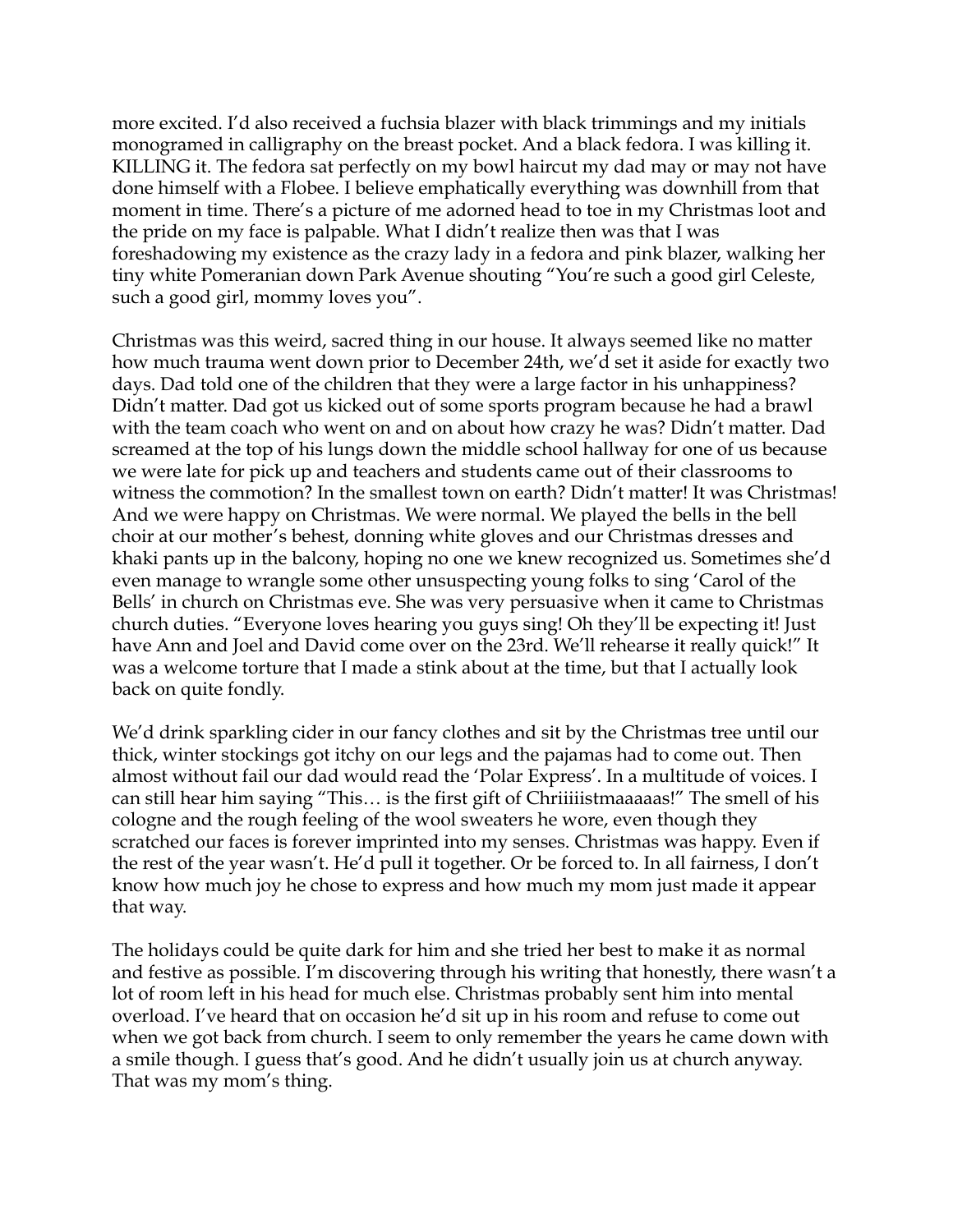Most of my childhood he was against God altogether. And who could blame him, really? No God was there for him his entire childhood. He flip flopped back and forth between devout christian and stubborn atheist at least every couple of years. If he had a cross around his neck he was was ON god. If there were no bibles in sight and frequent rants about the insanity of organized religion, he was OFF god. Pretty simple. He'd get obsessed and maniacally post-it note certain sections of the bible he thought were important to remember, then throw it away the next time he renounced his faith. He eventually settled on something he could live with, though not until much later in his life.

Once he moved out, Christmas became an entirely different experience. For a long time it was darker and never without a whisper of hopelessness. I don't remember a lot honestly. Except being worried all the time, mostly about disappointing someone. And stuffing that worry with shortbread and fruitcake. We made it work though. We'd wake up at mom's house, open stockings in her bed with her, go to dad's for morning present opening and breakfast, then back to mom's for afternoon present opening, then back to dad's for dinner. The houses were never more than a tenth of a mile from each other, so from a kid's stand point it was kind of a win-win. Didn't get what you wanted at one? You have a second shot in about two hours. Keep wishing.

The Christmas eve candle lit church service was a non-negotiable. Sure you technically had a choice, but surviving the look on our mom's face if you chose to sit it out was not something for anyone even dabbling in empathy. You're going to break your mother's heart on Christmas eve? Oh ok! She's playing the flute and the piano this year, you know. So we'll see you there? Great! Let's make sure we're all sitting together though, so wait for me in the vestibule while I help her set up the bells for bell choir upstairs. You're playing by the way. I'm sorry, but the Miller's are out of town and we need someone who can lift the heavy bells. So. See you there! Love you!!

There was always one woman who sang "Oh Holy Night" grossly out of key and at the pace of a dying tortoise. It was pure torture every year. We'd look around the congregation and watch everyone's eyes widen when she went for the high note. And every year it was even more gloriously off key than the last. It's truly a blessing that it's inappropriate to clap after people sing church hymns. I feel like that tradition was started as a direct result of performances like this. Naturally we'd sit in the back so our snickering laughter wouldn't carry to the front. Our mom was horrified she'd raised such ingrates, but really I think we were just expelling the tension we'd built up as a family over the previous 364 days. It wasn't our fault and I'm standing by that. One year we started laughing before we even got to our pew, whispering "Oh my god, I'm so excited for 'Oh Holy Night. Please tell me she's doing it again this year, she's doing it right?". Our mom whisper yelled back at us: "You're all monsters… she died this past year. She was ninety five". I think she actually considered giving us away that day.

Our mom made Christmas happen. And after our dad moved out and into a home with his new wife, she made it happen too. Especially if you consider Christmas a feeling, rather than an event. If my dad was stuck on his own island upstairs, mulling over all